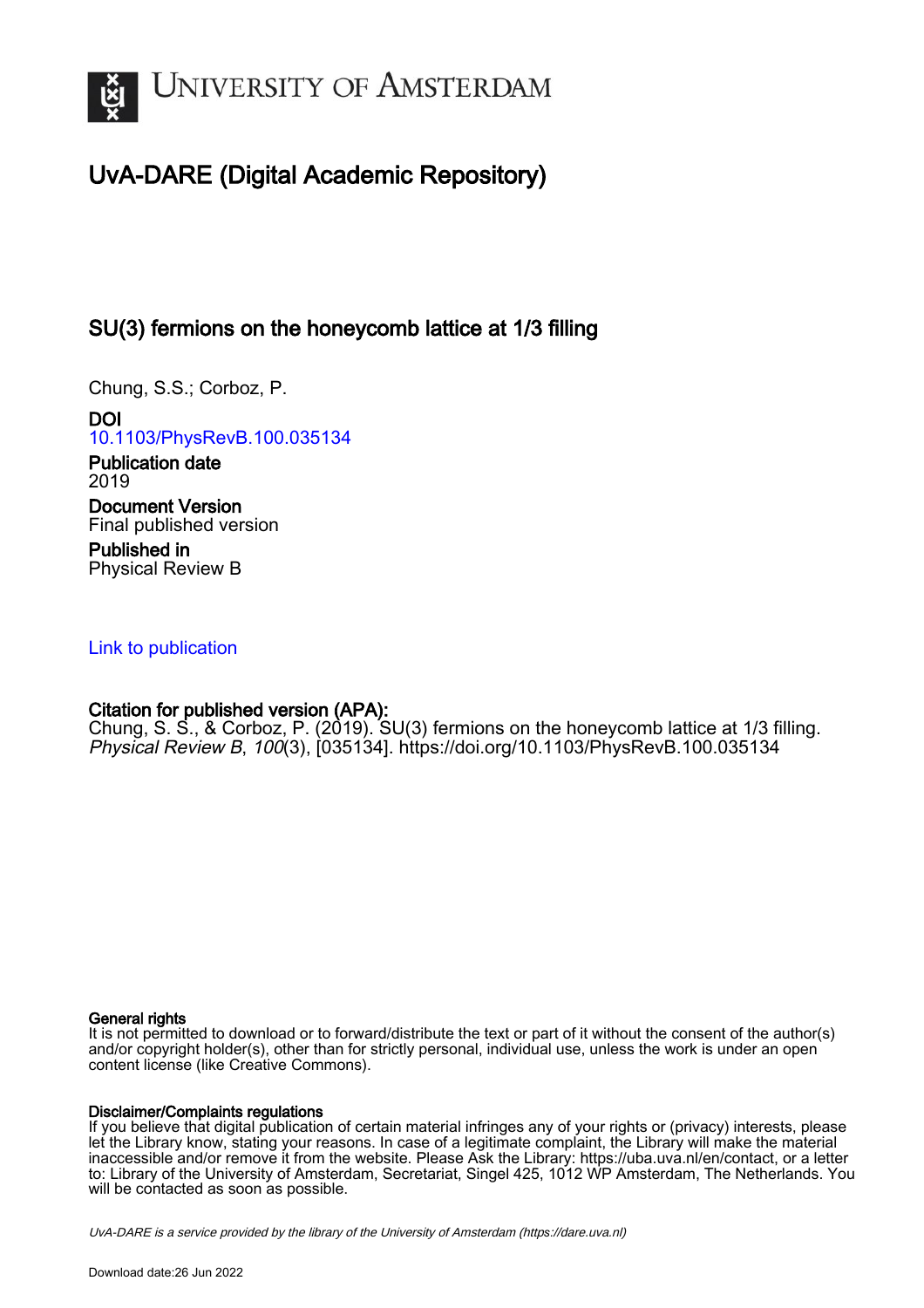## $SU(3)$  fermions on the honeycomb lattice at  $\frac{1}{3}$  filling

Sangwoo S. Chung\* and Philippe Corboz

*Institute for Theoretical Physics Amsterdam and Delta Institute for Theoretical Physics, University of Amsterdam, Science Park 904, 1098 XH Amsterdam, The Netherlands*

(Received 14 March 2019; published 29 July 2019)

SU(*N*) symmetric fermions on a lattice, which can be realized in ultracold-atom-based quantum simulators, have very promising prospects for realizing exotic states of matter. Here we present the ground-state phase diagram of the repulsive SU(3) Hubbard model on a honeycomb lattice at 1/3 filling obtained from infinite projected entangled pair states tensor network calculations. In the strongly interacting limit the ground state has plaquette order. Upon decreasing the interaction strength  $U/t$  we find a first-order transition at  $U/t = 7.2(2)$ into a dimerized, color-ordered state, which extends down to  $U/t = 4.5(5)$ , at which the Mott transition occurs and the ground state becomes uniform. Our results may serve as a prediction and benchmark for future quantum simulators of SU(3) fermions.

DOI: [10.1103/PhysRevB.100.035134](https://doi.org/10.1103/PhysRevB.100.035134)

#### **I. INTRODUCTION**

Quantum simulators based on ultracold fermionic alkaline earth atoms in an optical lattice offer a very exciting route to realize exotic phases of SU(*N*) symmetric fermions which can be described by an  $SU(N)$  Hubbard model  $[1-8]$ . By exploiting different nuclear spin states of the alkaline earth atoms, systems with up to  $N = 10$  different flavors (or colors) of fermions can be obtained. Thanks to an almost-perfect decoupling of the nuclear spin from the electronic angular momentum, the interactions are essentially independent of the nuclear spin, giving rise to a large SU(*N*) symmetry. Another route to realization of SU(*N*) systems (or SO(5) [\[9\]](#page-5-0)) is provided by exploiting different hyperfine states of alkali atoms [\[9–11\]](#page-5-0).

On the theory side, substantial progress has been made in recent years in predicting the ground states of these systems in the Mott insulating state in the strongly interacting limit, where the system is effectively described by an SU(*N*) Heisenberg model. On two-dimensional (2D) lattices, a rich variety of exotic ground states has been found, including various states with color order [\[12–14\]](#page-5-0), generalized valencebond solids [\[15–23\]](#page-5-0), algebraic *N*-flavor spin liquids [\[24–27\]](#page-5-0), and chiral spin liquids [\[19,28,29\]](#page-5-0).

An even richer behavior can be expected in SU(*N*) Hubbard models, where enhanced charge fluctuations in the intermediate interaction range may give rise to new interesting phases. Accurate calculations would also be desirable for a more direct comparison and prediction for future quantum simulators. However, the Hubbard model is also substantially more challenging than the Heisenberg model, especially in the strongly correlated regime in two dimensions. While there has been progress in recent years based on dynamical mean-field theory [\[30–35\]](#page-5-0), variational Monte Carlo [\[26,36,37\]](#page-5-0), quantum Monte Carlo for exceptional cases without a sign problem

[\[38–40\]](#page-5-0), and other approximate approaches [\[10,41\]](#page-5-0), obtaining controlled and systematic predictions using unbiased numerical approaches remains a central challenge in general. In contrast, in the one-dimensional case SU(*N*) Hubbard models have been accurately studied using matrix product states  $[42 - 55]$ .

In this paper we demonstrate that the 2D SU(*N*) Hubbard model has become within reach of state-of-the-art 2D tensor networks, which are a generalization of matrix product states to higher dimensions. Two-dimensional tensor networks have already been successfully applied in the SU(*N*) Heisenberg case  $[13, 14, 20-23, 27]$  and the SU(2) Hubbard model  $[56]$ (and many other strongly correlated systems; see, e.g., Refs.  $[57–63]$  $[57–63]$  and references therein). Here we consider the SU(3) Hubbard model on a honeycomb lattice and determine the nature of the Mott insulating phases as a function of the interaction strength, summarized in the phase diagram shown in Fig. [1.](#page-2-0) Our main findings include a plaquette ground state in the strongly interacting limit, consistent with the result for the Heisenberg case  $[20,22]$ , whereas in the intermediate interaction range another state which has a dimer order with a coexisting color order gets stabilized by enhanced charge fluctuations.

#### **II. MODEL**

The SU(*N*) Hubbard model is given by

$$
\hat{H} = -t \sum_{\langle i,j\rangle,\alpha} \hat{c}_{i\alpha}^{\dagger} \hat{c}_{j\alpha} + \text{H.c.} + U \sum_{i,\alpha < \beta} \hat{n}_{i\alpha} \hat{n}_{i\beta},\tag{1}
$$

where  $\alpha$ ,  $\beta = 1...N$  label the *N* different colors (or flavors) of fermions, *i* and *j* denote the lattice sites, and  $\langle i, j \rangle$  runs over pairs of nearest-neighbor sites. The operator  $\hat{c}^{\dagger}_{i\alpha}$  ( $\hat{c}_{i\alpha}$ ) creates (annihilates) a fermion of type  $\alpha$  at site *i*, and  $\hat{n}_{i\alpha} \equiv \hat{c}^{\dagger}_{i\alpha} \hat{c}_{i\alpha}$ is the particle number operator of type  $\alpha$ . Here we consider the model for  $N = 3$  at  $1/3$  filling (one particle per site) on a honeycomb lattice and study its phase diagram as a function of  $U/t$ .

<sup>\*</sup>s.chung@uva.nl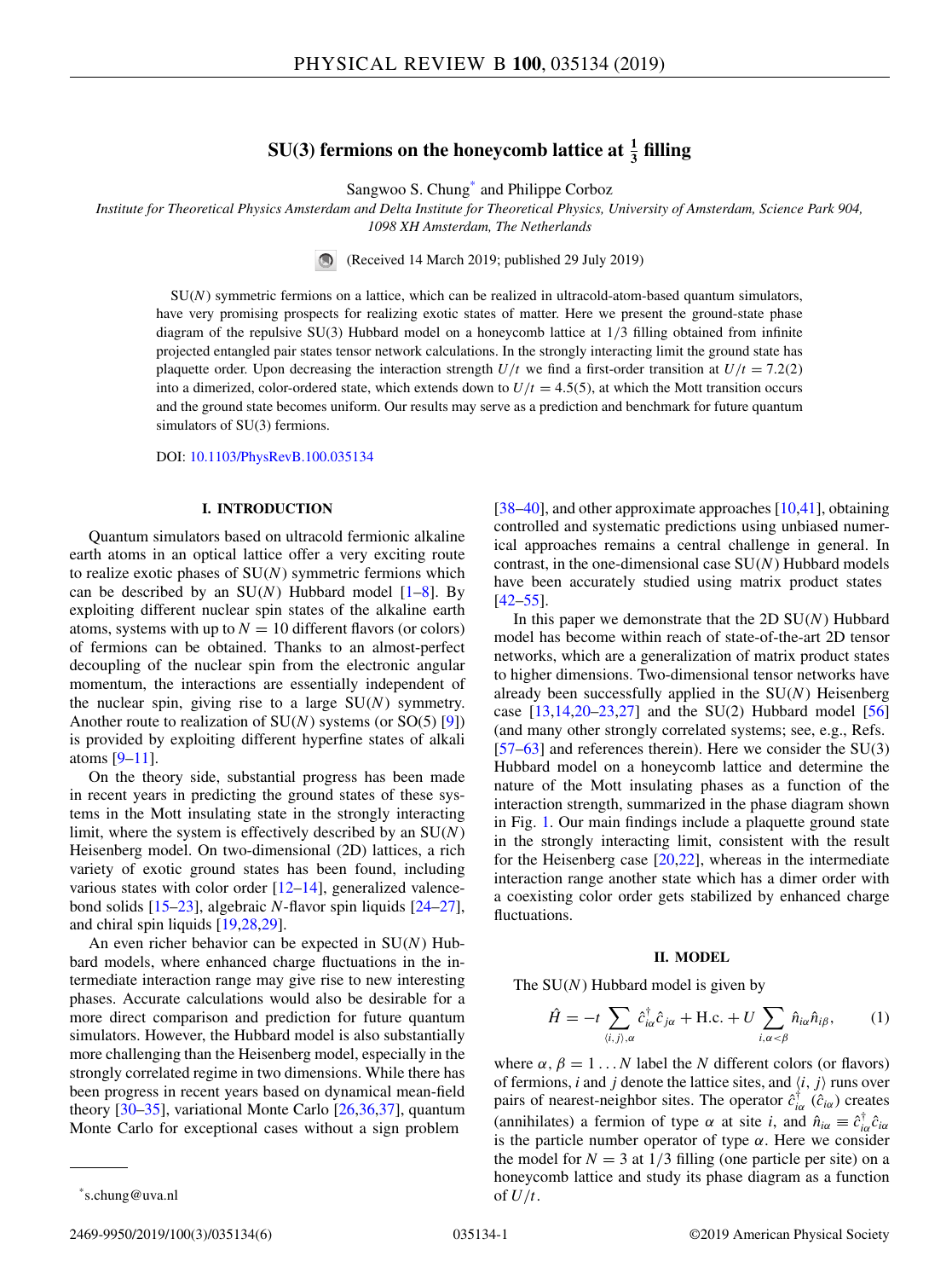<span id="page-2-0"></span>

FIG. 1. Ground-state phase diagram of the SU(3) Hubbard model on the honeycomb lattice at 1/3 filling, including (a) the plaquette phase, (b) the dimerized, color-ordered phase, and (c) the uniform (conducting) phase.

#### **III. METHOD**

An infinite projected entangled pair state (iPEPS) is a variational tensor network ansatz to efficiently represent 2D ground states of local Hamiltonians in the thermodynamic limit [\[64–66\]](#page-6-0). It consists of a unit cell of tensors, with one tensor per lattice site, which is periodically repeated on the lattice. Each tensor has one physical index of dimension *d* representing the local Hilbert space of a lattice site (here  $d = 8$ ), and *Z* auxiliary indices with a bond dimension *D*, where *Z* is the coordination number of the lattice  $(Z = 3$  for the honeycomb lattice), and *D* controls the accuracy of the ansatz.

For our simulations, we use the fermionic iPEPS ansatz from Ref. [\[67\]](#page-6-0) (see also Refs. [\[68–73\]](#page-6-0)) with unit cells up to 18 sites. The corner transfer matrix method [\[74–78\]](#page-6-0) is used to contract the infinite 2D network of tensors, where we map the honeycomb lattice onto a brick-wall square lattice [\[27\]](#page-5-0). The optimal variational parameters to approximate the ground state are obtained based on an imaginary time evolution [\[67,79\]](#page-6-0). The truncation of a bond index, required at each imaginary time step, is done using both the so-called *simple-update* [\[80\]](#page-6-0) and the more accurate (but computationally more expensive) *full-update* scheme [\[67,79\]](#page-6-0). To increase the efficiency we use tensors with  $U(1) \times U(1) \times U(1)$  symmetry, which significantly reduces the number of variational parameters, enabling us to reach large bond dimensions, up to  $D = 28$ .

#### **IV. RESULTS**

We first focus on the strongly interacting limit  $(U/t = 100)$ where we find results which are consistent with those from the previously studied SU(3) Heisenberg model [\[20,22\]](#page-5-0), namely, a ground state with plaquette order in a six-site unit cell depicted in Fig.  $2(a)$ . The thickness of the bonds is proportional to the square magnitude of the corresponding local energies (called bond energies  $E_b$ ), and the pie charts show the local





FIG. 2. Graphical representations of the local expectation values for (a) the plaquette state and (b) the dimerized, color-ordered state, both at  $U/t = 100$ , obtained from iPEPS simulations with a bond dimension of  $D = 25$ . Pie charts indicate the local color densities. Thick (thin) bonds indicate low (high) bond energies; the strong bonds of the plaquettes and dimers are highlighted in orange for clarity. The shaded hexagon in (a) encompasses the 6-site unit cell used to represent the plaquette state, whereas an 18-site unit cell is used in (b) to describe the dimerized state. (c, d) Average energies per site as functions of the inverse bond dimension (c) and the truncation error *w* (d) for the two competing states at  $U/t = 100$ . Filled and open symbols correspond to full-update and simple-update simulation results, respectively. (e) Local ordered moment *m* and (f) maximal difference in bond energies as a function of the inverse *D*. Dashed lines are guides for the eye.

densities of each color, which sum to  $n = 1$ . In this case, all color densities are equal (i.e.,  $n_{\alpha} = 1/3$ ) showing the absence of color order [i.e., SU(3) symmetry is not broken], and strong energy bonds are found around plaquettes—consistent with SU(3) singlets, which are predominantly formed around the hexagons and thereby break translational symmetry. As in the Heisenberg case [\[22](#page-5-0)[,81\]](#page-6-0) we find a competing low-energy state in an 18-site unit cell which is dimerized and has color order, shown in Fig.  $2(b)$ . Each dimer (in orange) has two colors that are dominant at each end, and at the four sites surrounding a dimer the remaining third color is dominant.

In Fig.  $2(c)$  we compare the energies of the two states as a function of  $1/D$  using both simple- and full-update optimizations. For large bond dimensions we clearly find that the plaquette state is energetically favorable. The same conclusion is reached by plotting the energy as a function of the truncation error  $w$ , shown in Fig. 2(d), which often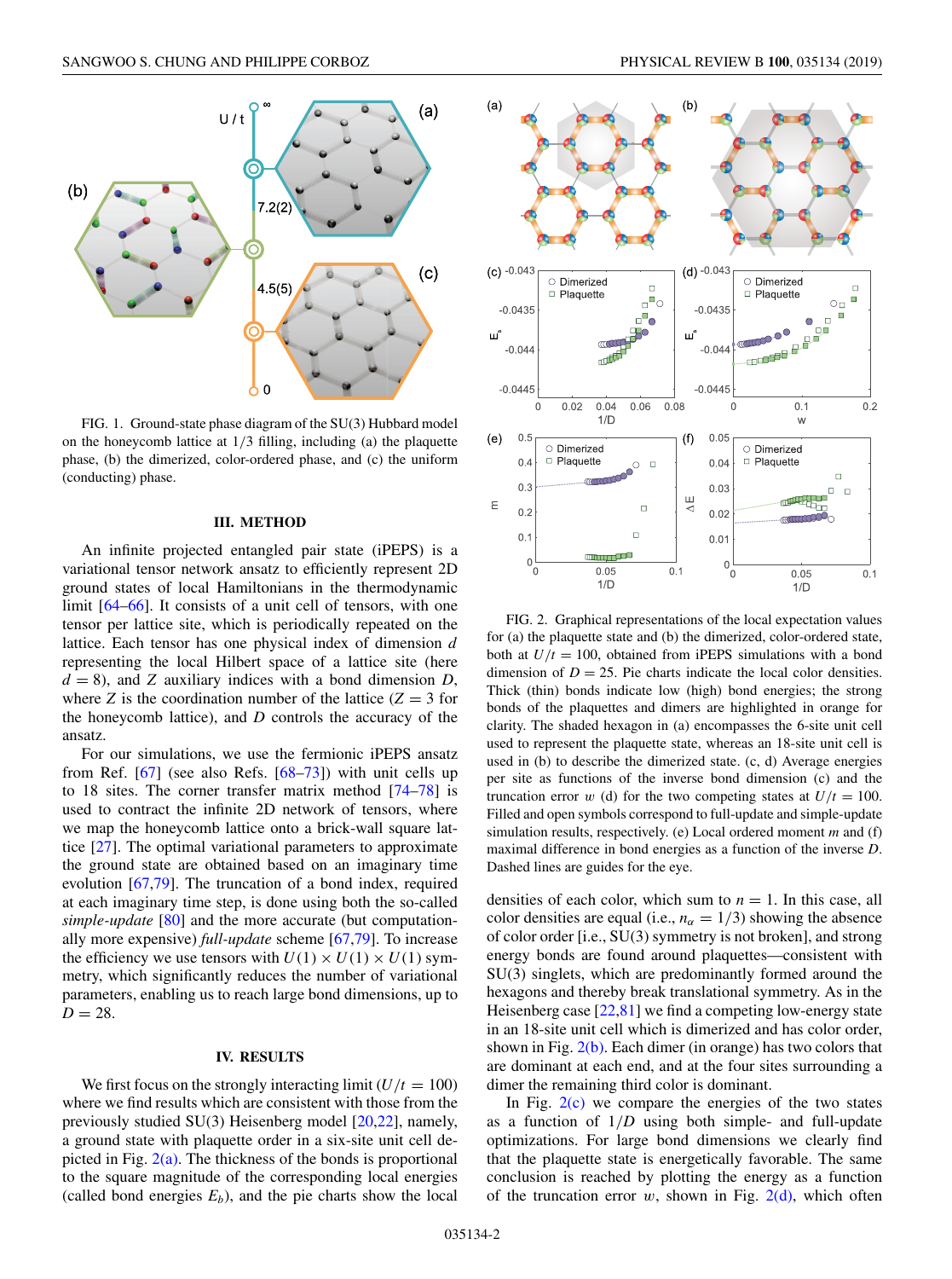<span id="page-3-0"></span>

FIG. 3. Energy per site as a function of the truncation error of the two competing states for different values of *U*/*t* (simple update). (a) For  $U/t = 5$  the dimerized state is clearly lower in energy, whereas (c) for  $U/t = 8$  and (d) for  $U/t = 9$  the plaquette state is lower. (b) For  $U/t = 7$  the extrapolated energies are very close. As a comparison we also show full-update results (filled symbols) yielding similar energies. (e) Extrapolated energy per site of the two states as a function of  $U/t$ . Inset: Difference in energy per site of the two states. By linear interpolation, taking into account the extrapolation errors, we find a critical value  $U_c/t = 7.2(2)$ . (f) Order parameters of the ground state as a function of  $U/t$  (for  $D = 27$ ), exhibiting a jump at the critical point. The shaded region marks the uncertainty of the location of the critical point.

provides a better parameter for an extrapolation of the energy to the exact infinite-*D* limit [\[82\]](#page-6-0). The extrapolated energy of the dimer state,  $E_s = -0.043936(9)$ , is clearly higher than that of the plaquette state,  $E_s = -0.044184(9)$ .

In Fig.  $2(e)$  we present results for the local ordered moment *m*, given by

$$
m_i = \sqrt{\frac{3}{2} \sum_{\alpha=1}^{3} \left( \langle n_{i,\alpha} \rangle - \frac{1}{3} \right)^2},
$$
 (2)

averaged over all lattice sites *i* in the unit cell, which is finite in the dimer state and vanishing in the plaquette state. Figure  $2(f)$  shows the difference in energy between the highest and the lowest bond energy in the unit cell,  $\Delta E = \max(E_b)$  –  $min(E_b)$ , which is finite for both states. Since the large-*D* results between simple and full updates are found to be similar for both states, we continue using the former, since



FIG. 4. Comparison of the energy contributions per bond of the two competing states for different values of  $U/t$  ( $D = 26$ ; simple update). The total kinetic energy is split into a term relevant for the Heisenberg superexchange and a second term containing the remaining contributions (see text). All energies have been shifted by the values shown at the top of each pair of bars.

it allows us to reach larger *D* values with substantially smaller computational effort.

We next move away from the Heisenberg limit by reducing  $U/t$ , which enhances charge fluctuations. Interestingly, we observe that the energy difference between the two competing states gets smaller with decreasing  $U/t$  [see Figs. 3(a)–3(d)], and around a critical value of  $U_c/t = 7.2(2)$  [\[83\]](#page-6-0) the energies of the two states intersect [Fig.  $3(e)$ ] so that the dimer state actually becomes the ground state for  $U < U_c$  [\[84\]](#page-6-0). Consequently, at the critical point, both  $m$  and  $\Delta E$  exhibit a discontinuity [Fig.  $3(f)$ ], characteristic for the first-order nature of the transition.

Thus, enhanced charge fluctuations present at a lower *U*/*t* are found to favor the dimerized state over the plaquette state. Intuitively this is because in the latter the kinetic energy is mostly concentrated locally around the plaquettes, whereas in the dimer state charges are delocalized more uniformly in the system [which can be seen from the smaller value of  $\Delta E$  in the dimerized state than in the plaquette state; see Fig.  $2(f)$ ], which is favored as we decrease the interaction (with the fermions being completely delocalized in the noninteracting limit).

To get more insights into the energetics of the two states we present a comparison of the different energy contributions in Fig. 4 for  $U/t = 100$ ,  $U/t = 9$ , and  $U/t = 6$ . The kinetic term is split into two parts. The first part is the one relevant for the superexchange processes in the Heisenberg (large- $U/t$ ) limit, i.e., matrix elements between two singly occupied sites  $|1_{\alpha}, 1_{\beta}\rangle$  and an empty and doubly occupied site  $|0, 1_{\alpha}1_{\beta}\rangle$  (or  $|1_{\alpha}1_{\beta}, 0\rangle$ ), where  $\alpha \neq \beta$  denote the colors of the two fermions. The second term  $E_{\text{kin2}}$  includes all remaining kinetic contributions. In the Heisenberg limit the latter can be neglected (see top panel in Fig. 4), and the plaquette state wins over the dimerized state thanks to a slightly lower exchange energy. When  $U/t$  is lowered the energy cost to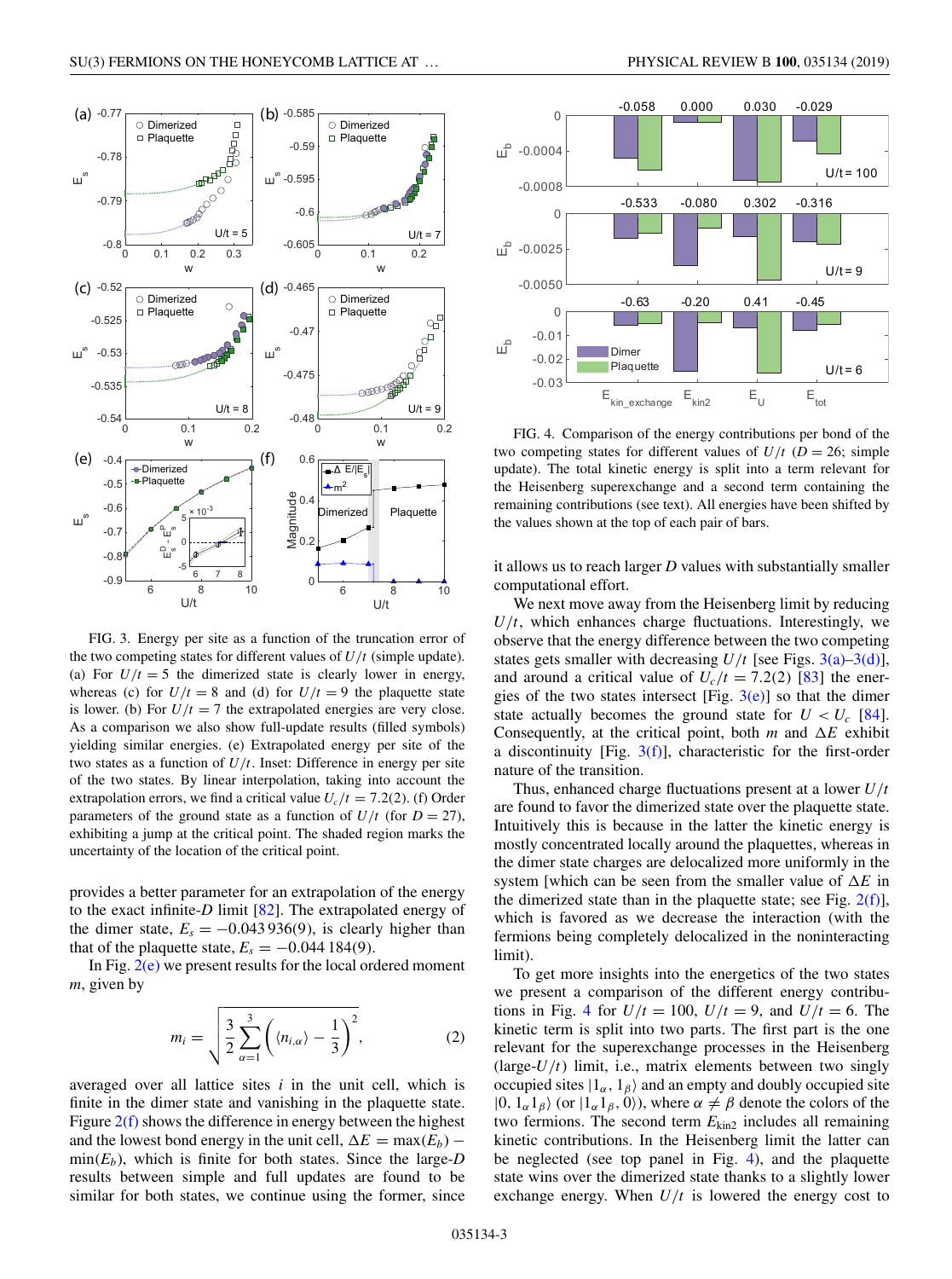

FIG. 5. (a) Relative energy difference between the maximum and the minimum bond energies and (b) the square of the local ordered moment as a function of the inverse *D* of the dimerized state. For  $U/t = 4$  the strong suppression of the dimer and color order suggest that the dimerized state becomes unstable (i.e., that the true ground state is uniform). (c) Particle density as a function of the chemical potential of a uniform state obtained with a two-site iPEPS ansatz ( $D = 28$ ; simple update). The charge gap clearly vanishes for  $U/t \leqslant 4.$ 

form doubly occupied sites decreases, and enhanced charge fluctuations lead to a gain in kinetic energy, including also contributions which are not included in the exchange term. These contributions are clearly stronger in the dimer state, at the expense of a larger positive contribution from the on-site repulsion (see middle panel in Fig. [4\)](#page-3-0). Eventually, for even smaller  $U/t$  these kinetic contributions become dominant compared to the on-site repulsion, and the dimerized state wins over the plaquette state (bottom panel in Fig. [4\)](#page-3-0).

When  $U/t$  is lowered even further one can expect that the system will eventually undergo a transition from the Mott insulating dimer state into a conducting (or superconducting) state at weak  $U/t$ . In the noninteracting case,  $U/t = 0$ , the model reduces to a tight-binding model of three independent species of fermions. In contrast to the half-filled case where the Fermi level crosses the Dirac nodes (as, e.g., in graphene), the Fermi surface at 1/3 filling is one-dimensional manifold in momentum space, which is known to lead to a multiplicative logarithmic correction to the area law of the entanglement entropy  $[85,86]$ . Thus, in the low- $U/t$  limit the states are strongly entangled and therefore very challenging to accurately represent by a tensor network ansatz. This is also reflected in the increasing truncation error with decreasing  $U/t$  (for a fixed value of *D*; see Fig. [3\)](#page-3-0).

To obtain an estimate of the Mott transition we study the stability of the dimer phase upon lowering  $U/t$ . The energy difference between the highest and the lowest bond energies shown in Fig.  $5(a)$  gets strongly suppressed with increasing *D* for  $U/t \le 5$ . Taking a linear extrapolation in  $1/D$  as a rough estimate for the value in the infinite-*D* limit, we find that  $\Delta E$ —where  $\Delta E > 0$  indicates breaking of translational symmetry—vanishes for  $U/t = 4$ . Also the square of the local ordered moment—where  $m^2 > 0$  indicates breaking of SU(3) color symmetry—shown in Fig.  $5(b)$  extrapolates to a vanishingly small value in the infinite-*D* limit for  $U/t = 4$ . From these results we conclude that the dimer state gets unstable between  $U/t = 4$  and  $U/t = 5$ , i.e., that the ground state becomes uniform for  $U/t < U_c/t = 4.5(5)$ . Furthermore, we also find that the charge gap of the uniform state, obtained using a two-site unit cell iPEPS ansatz, clearly vanishes for  $U/t = 4$  [see Fig. 5(c)]. For  $U/t = 4.5$  and  $D = 28$  the charge gap is still visible by the plateau in  $n(\mu)$ , but its size gets suppressed with increasing *D*. This suggests that the Mott transition also takes place at  $U_c$  (i.e., there is no clear indication of an additional intermediate quantum spin liquid insulating phase) [\[87\]](#page-6-0).

#### **V. CONCLUSIONS**

Using iPEPS simulations pushed to large bond dimensions, up to  $D = 28$ , we have investigated the ground-state phase diagram of the SU(3) Hubbard model on a honeycomb lattice at 1/3 filling, focusing on the Mott insulating phases. In the large-*U*/*t* (Heisenberg) limit we found a plaquette ground state which breaks lattice symmetry but preserves SU(*N*) symmetry. For an intermediate interaction strength,  $4.5(5) \le$  $U/t \leq 7.2(2)$ , the ground state is a dimerized, color-ordered state which breaks both SU(*N*) and lattice symmetry. The order parameters of the dimerized state vanish for  $U \leq 4.5(5)$ , indicating that the ground state becomes uniform, compatible with a conducting (or superconducting) state in the weakly interacting limit.

This work demonstrates that the 2D SU(*N*) Hubbard model in the strongly correlated regime has become within reach of state-of-the-art tensor network methods, offering a systematic and controlled way to predict the phases of these challenging models. By making use of global symmetries it is also possible to study systems with a larger *N*, despite the large local dimension of  $d = 2^N$ .

Our results may serve as a prediction for future quantum simulators based on SU(3) ultracold atoms in an optical honeycomb lattice. Since the plaquette phase breaks a discrete lattice symmetry we can expect that it extends also to finite temperatures, so that the phase can be realized in experiments at sufficiently low temperatures, offering also an interesting possibility to study a finite-temperature phase transition in a 2D quantum simulator. While the finite color order of the dimer phase can only exist at zero temperature in two dimensions, the dimerization may in principle set in already at finite temperature (without coexisting color order) or occur simultaneously with the color order at zero temperature. Recently developed tensor network approaches for finite-temperature simulations [\[88–93\]](#page-6-0) may provide further insights into the critical temperatures in the future.

#### **ACKNOWLEDGMENTS**

S.S.C. acknowledges helpful discussions with I. Niesen. This project received funding from the European Research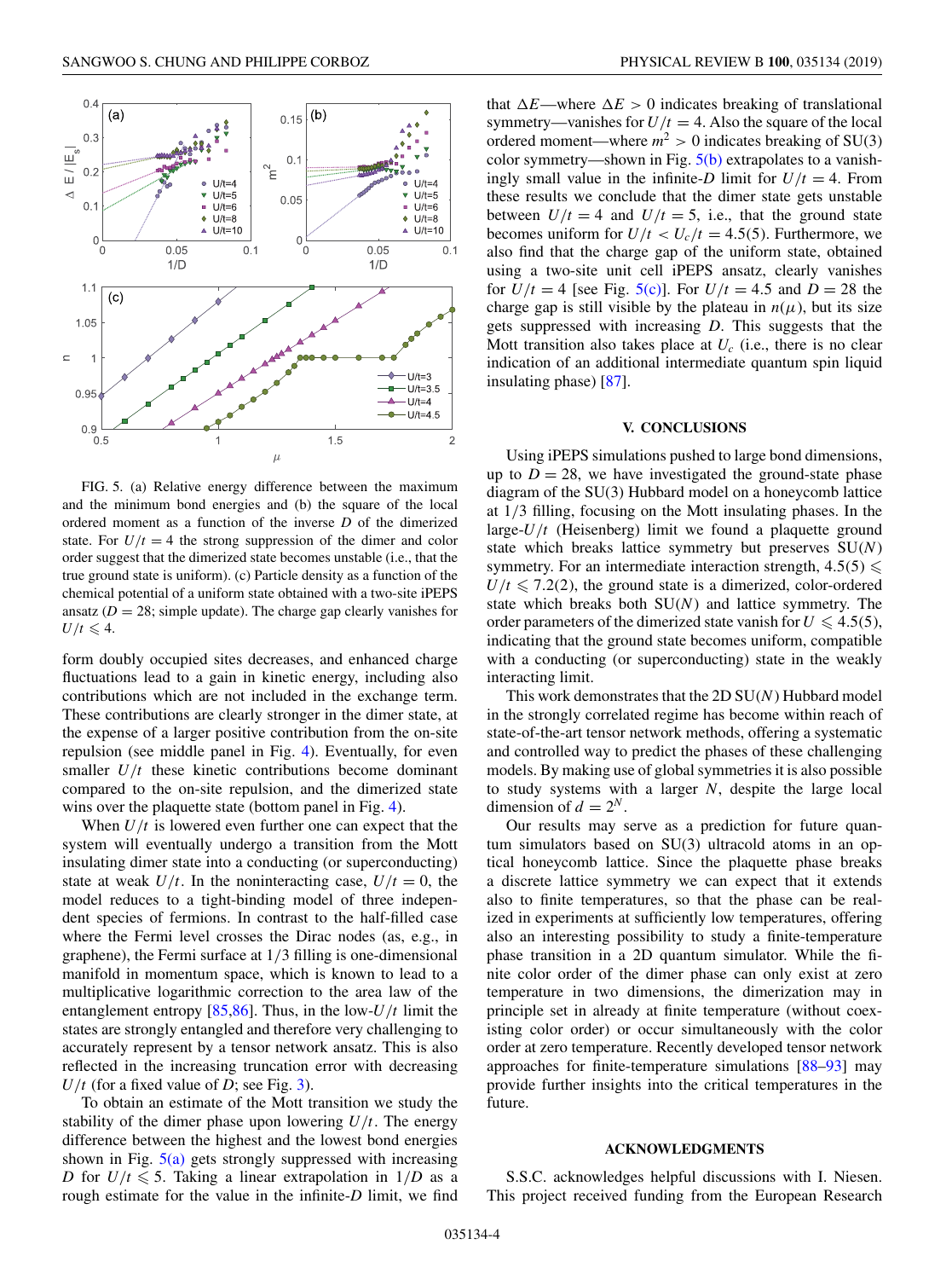<span id="page-5-0"></span>Council (ERC) under the European Union's Horizon 2020 research and innovation program (Grant Agreement No. 677061). This work is part of the Delta-ITP consortium, a pro-

gram of the Netherlands Organization for Scientific Research (NWO) that is funded by the Dutch Ministry of Education, Culture and Science (OCW).

- [1] M. A. Cazalilla, A. F. Ho, and M. Ueda, [New J. Phys.](https://doi.org/10.1088/1367-2630/11/10/103033) **[11](https://doi.org/10.1088/1367-2630/11/10/103033)**, [103033](https://doi.org/10.1088/1367-2630/11/10/103033) [\(2009\)](https://doi.org/10.1088/1367-2630/11/10/103033).
- [2] A. V. Gorshkov, M. Hermele, V. Gurarie, C. Xu, P. S. Julienne, [J. Ye, P. Zoller, E. Demler, M. D. Lukin, and A. M. Rey,](https://doi.org/10.1038/nphys1535) Nat. Phys. **[6](https://doi.org/10.1038/nphys1535)**, [289](https://doi.org/10.1038/nphys1535) [\(2010\)](https://doi.org/10.1038/nphys1535).
- [3] S. Taie, R. Yamazaki, S. Sugawa, and Y. Takahashi, [Nat. Phys.](https://doi.org/10.1038/nphys2430) **[8](https://doi.org/10.1038/nphys2430)**, [825](https://doi.org/10.1038/nphys2430) [\(2012\)](https://doi.org/10.1038/nphys2430).
- [4] F. Scazza, C. Hofrichter, M. Höfer, P. C. de Groot, I. Bloch, and S. Fölling, [Nat. Phys.](https://doi.org/10.1038/nphys3061) **[10](https://doi.org/10.1038/nphys3061)**, [779](https://doi.org/10.1038/nphys3061) [\(2014\)](https://doi.org/10.1038/nphys3061).
- [5] X. Zhang, M. Bishof, S. L. Bromley, C. V. Kraus, M. S. Safronova, P. Zoller, A. M. Rey, and J. Ye, [Science](https://doi.org/10.1126/science.1254978) **[345](https://doi.org/10.1126/science.1254978)**, [1467](https://doi.org/10.1126/science.1254978) [\(2014\)](https://doi.org/10.1126/science.1254978).
- [6] M. A. Cazalilla and A. M. Rey, [Rep. Prog. Phys.](https://doi.org/10.1088/0034-4885/77/12/124401) **[77](https://doi.org/10.1088/0034-4885/77/12/124401)**, [124401](https://doi.org/10.1088/0034-4885/77/12/124401) [\(2014\)](https://doi.org/10.1088/0034-4885/77/12/124401).
- [7] C. Hofrichter, L. Riegger, F. Scazza, M. Höfer, D. R. Fernandes, I. Bloch, and S. Fölling, [Phys. Rev. X](https://doi.org/10.1103/PhysRevX.6.021030) **[6](https://doi.org/10.1103/PhysRevX.6.021030)**, [021030](https://doi.org/10.1103/PhysRevX.6.021030) [\(2016\)](https://doi.org/10.1103/PhysRevX.6.021030).
- [8] H. Ozawa, S. Taie, Y. Takasu, and Y. Takahashi, *[Phys. Rev. Lett.](https://doi.org/10.1103/PhysRevLett.121.225303)* **[121](https://doi.org/10.1103/PhysRevLett.121.225303)**, [225303](https://doi.org/10.1103/PhysRevLett.121.225303) [\(2018\)](https://doi.org/10.1103/PhysRevLett.121.225303).
- [9] C. Wu, J.-P. Hu, and S.-C. Zhang, [Phys. Rev. Lett.](https://doi.org/10.1103/PhysRevLett.91.186402) **[91](https://doi.org/10.1103/PhysRevLett.91.186402)**, [186402](https://doi.org/10.1103/PhysRevLett.91.186402) [\(2003\)](https://doi.org/10.1103/PhysRevLett.91.186402).
- [10] C. Honerkamp and W. Hofstetter, [Phys. Rev. Lett.](https://doi.org/10.1103/PhysRevLett.92.170403) **[92](https://doi.org/10.1103/PhysRevLett.92.170403)**, [170403](https://doi.org/10.1103/PhysRevLett.92.170403) [\(2004\)](https://doi.org/10.1103/PhysRevLett.92.170403).
- [11] A. Rapp, W. Hofstetter, and G. Zaránd, [Phys. Rev. B](https://doi.org/10.1103/PhysRevB.77.144520) **[77](https://doi.org/10.1103/PhysRevB.77.144520)**, [144520](https://doi.org/10.1103/PhysRevB.77.144520) [\(2008\)](https://doi.org/10.1103/PhysRevB.77.144520).
- [12] T. A. Tóth, A. M. Läuchli, F. Mila, and K. Penc, [Phys. Rev. Lett.](https://doi.org/10.1103/PhysRevLett.105.265301) **[105](https://doi.org/10.1103/PhysRevLett.105.265301)**, [265301](https://doi.org/10.1103/PhysRevLett.105.265301) [\(2010\)](https://doi.org/10.1103/PhysRevLett.105.265301).
- [13] B. Bauer, P. Corboz, A. M. Läuchli, L. Messio, K. Penc, M. Troyer, and F. Mila, [Phys. Rev. B](https://doi.org/10.1103/PhysRevB.85.125116) **[85](https://doi.org/10.1103/PhysRevB.85.125116)**, [125116](https://doi.org/10.1103/PhysRevB.85.125116) [\(2012\)](https://doi.org/10.1103/PhysRevB.85.125116).
- [14] P. Corboz, A. M. Läuchli, K. Penc, M. Troyer, and F. Mila, [Phys. Rev. Lett.](https://doi.org/10.1103/PhysRevLett.107.215301) **[107](https://doi.org/10.1103/PhysRevLett.107.215301)**, [215301](https://doi.org/10.1103/PhysRevLett.107.215301) [\(2011\)](https://doi.org/10.1103/PhysRevLett.107.215301).
- [15] N. Read and S. Sachdev, [Phys. Rev. Lett.](https://doi.org/10.1103/PhysRevLett.62.1694) **[62](https://doi.org/10.1103/PhysRevLett.62.1694)**, [1694](https://doi.org/10.1103/PhysRevLett.62.1694) [\(1989\)](https://doi.org/10.1103/PhysRevLett.62.1694).
- [16] N. Read and S. Sachdev, [Phys. Rev. B](https://doi.org/10.1103/PhysRevB.42.4568) **[42](https://doi.org/10.1103/PhysRevB.42.4568)**, [4568](https://doi.org/10.1103/PhysRevB.42.4568) [\(1990\)](https://doi.org/10.1103/PhysRevB.42.4568).
- [17] K. Harada, N. Kawashima, and M. Troyer, [Phys. Rev. Lett.](https://doi.org/10.1103/PhysRevLett.90.117203) **[90](https://doi.org/10.1103/PhysRevLett.90.117203)**, [117203](https://doi.org/10.1103/PhysRevLett.90.117203) [\(2003\)](https://doi.org/10.1103/PhysRevLett.90.117203).
- [18] D. P. Arovas, [Phys. Rev. B](https://doi.org/10.1103/PhysRevB.77.104404) **[77](https://doi.org/10.1103/PhysRevB.77.104404)**, [104404](https://doi.org/10.1103/PhysRevB.77.104404) [\(2008\)](https://doi.org/10.1103/PhysRevB.77.104404).
- [19] M. Hermele and V. Gurarie, [Phys. Rev. B](https://doi.org/10.1103/PhysRevB.84.174441) **[84](https://doi.org/10.1103/PhysRevB.84.174441)**, [174441](https://doi.org/10.1103/PhysRevB.84.174441) [\(2011\)](https://doi.org/10.1103/PhysRevB.84.174441).
- [20] H. H. Zhao, C. Xu, Q. N. Chen, Z. C. Wei, M. P. Qin, G. M. Zhang, and T. Xiang, [Phys. Rev. B](https://doi.org/10.1103/PhysRevB.85.134416) **[85](https://doi.org/10.1103/PhysRevB.85.134416)**, [134416](https://doi.org/10.1103/PhysRevB.85.134416) [\(2012\)](https://doi.org/10.1103/PhysRevB.85.134416).
- [21] P. Corboz, K. Penc, F. Mila, and A. M. Läuchli, [Phys. Rev. B](https://doi.org/10.1103/PhysRevB.86.041106) **[86](https://doi.org/10.1103/PhysRevB.86.041106)**, [041106\(R\)](https://doi.org/10.1103/PhysRevB.86.041106) [\(2012\)](https://doi.org/10.1103/PhysRevB.86.041106).
- [22] [P. Corboz, M. Lajkó, K. Penc, F. Mila, and A. M. Läuchli,](https://doi.org/10.1103/PhysRevB.87.195113) *Phys.* Rev. B **[87](https://doi.org/10.1103/PhysRevB.87.195113)**, [195113](https://doi.org/10.1103/PhysRevB.87.195113) [\(2013\)](https://doi.org/10.1103/PhysRevB.87.195113).
- [23] P. Nataf, M. Lajkó, P. Corboz, A. M. Läuchli, K. Penc, and F. Mila, [Phys. Rev. B](https://doi.org/10.1103/PhysRevB.93.201113) **[93](https://doi.org/10.1103/PhysRevB.93.201113)**, [201113\(R\)](https://doi.org/10.1103/PhysRevB.93.201113) [\(2016\)](https://doi.org/10.1103/PhysRevB.93.201113).
- [24] I. Affleck and J. B. Marston, [Phys. Rev. B](https://doi.org/10.1103/PhysRevB.37.3774) **[37](https://doi.org/10.1103/PhysRevB.37.3774)**, [3774](https://doi.org/10.1103/PhysRevB.37.3774) [\(1988\)](https://doi.org/10.1103/PhysRevB.37.3774).
- [25] J. B. Marston and I. Affleck, [Phys. Rev. B](https://doi.org/10.1103/PhysRevB.39.11538) **[39](https://doi.org/10.1103/PhysRevB.39.11538)**, [11538](https://doi.org/10.1103/PhysRevB.39.11538) [\(1989\)](https://doi.org/10.1103/PhysRevB.39.11538).
- [26] F. F. Assaad, [Phys. Rev. B](https://doi.org/10.1103/PhysRevB.71.075103) **[71](https://doi.org/10.1103/PhysRevB.71.075103)**, [075103](https://doi.org/10.1103/PhysRevB.71.075103) [\(2005\)](https://doi.org/10.1103/PhysRevB.71.075103).
- [27] [P. Corboz, M. Lajkó, A. M. Läuchli, K. Penc, and F. Mila,](https://doi.org/10.1103/PhysRevX.2.041013) Phys. Rev. X **[2](https://doi.org/10.1103/PhysRevX.2.041013)**, [041013](https://doi.org/10.1103/PhysRevX.2.041013) [\(2012\)](https://doi.org/10.1103/PhysRevX.2.041013).
- [28] M. Hermele, V. Gurarie, and A. M. Rey, [Phys. Rev. Lett.](https://doi.org/10.1103/PhysRevLett.103.135301) **[103](https://doi.org/10.1103/PhysRevLett.103.135301)**, [135301](https://doi.org/10.1103/PhysRevLett.103.135301) [\(2009\)](https://doi.org/10.1103/PhysRevLett.103.135301).
- [29] [G. Szirmai, E. Szirmai, A. Zamora, and M. Lewenstein,](https://doi.org/10.1103/PhysRevA.84.011611) *Phys.* Rev. A **[84](https://doi.org/10.1103/PhysRevA.84.011611)**, [011611\(R\)](https://doi.org/10.1103/PhysRevA.84.011611) [\(2011\)](https://doi.org/10.1103/PhysRevA.84.011611).
- [30] E. V. Gorelik and N. Blümer, [Phys. Rev. A](https://doi.org/10.1103/PhysRevA.80.051602) **[80](https://doi.org/10.1103/PhysRevA.80.051602)**, [051602\(R\)](https://doi.org/10.1103/PhysRevA.80.051602) [\(2009\)](https://doi.org/10.1103/PhysRevA.80.051602).
- [31] K. Inaba, S.-y. Miyatake, and S.-i. Suga, [Phys. Rev. A](https://doi.org/10.1103/PhysRevA.82.051602) **[82](https://doi.org/10.1103/PhysRevA.82.051602)**, [051602\(R\)](https://doi.org/10.1103/PhysRevA.82.051602) [\(2010\)](https://doi.org/10.1103/PhysRevA.82.051602).
- [32] K. Inaba and S.-I. Suga, [Phys. Rev. Lett.](https://doi.org/10.1103/PhysRevLett.108.255301) **[108](https://doi.org/10.1103/PhysRevLett.108.255301)**, [255301](https://doi.org/10.1103/PhysRevLett.108.255301) [\(2012\)](https://doi.org/10.1103/PhysRevLett.108.255301).
- [33] H. Yanatori and A. Koga, [Phys. Rev. B](https://doi.org/10.1103/PhysRevB.94.041110) **[94](https://doi.org/10.1103/PhysRevB.94.041110)**, [041110\(R\)](https://doi.org/10.1103/PhysRevB.94.041110) [\(2016\)](https://doi.org/10.1103/PhysRevB.94.041110).
- [34] A. Koga and H. Yanatori, [J. Phys. Soc. Jpn.](https://doi.org/10.7566/JPSJ.86.034702) **[86](https://doi.org/10.7566/JPSJ.86.034702)**, [034702](https://doi.org/10.7566/JPSJ.86.034702) [\(2017\)](https://doi.org/10.7566/JPSJ.86.034702).
- [35] L. Del Re and M. Capone, [Phys. Rev. A](https://doi.org/10.1103/PhysRevA.98.063628) **[98](https://doi.org/10.1103/PhysRevA.98.063628)**, [063628](https://doi.org/10.1103/PhysRevA.98.063628) [\(2018\)](https://doi.org/10.1103/PhysRevA.98.063628).
- [36] A. Rapp and A. Rosch, [Phys. Rev. A](https://doi.org/10.1103/PhysRevA.83.053605) **[83](https://doi.org/10.1103/PhysRevA.83.053605)**, [053605](https://doi.org/10.1103/PhysRevA.83.053605) [\(2011\)](https://doi.org/10.1103/PhysRevA.83.053605).
- [37] C. Boos, M. Lajkó, P. Nataf, K. Penc, K. P. Schmidt, and F. Mila, [arXiv:1802.03179.](http://arxiv.org/abs/arXiv:1802.03179)
- [38] T. C. Lang, Z. Y. Meng, A. Muramatsu, S. Wessel, and F. F. Assaad, [Phys. Rev. Lett.](https://doi.org/10.1103/PhysRevLett.111.066401) **[111](https://doi.org/10.1103/PhysRevLett.111.066401)**, [066401](https://doi.org/10.1103/PhysRevLett.111.066401) [\(2013\)](https://doi.org/10.1103/PhysRevLett.111.066401).
- [39] [Z. Cai, H.-h. Hung, L. Wang, D. Zheng, and C. Wu,](https://doi.org/10.1103/PhysRevLett.110.220401) *Phys. Rev.* Lett. **[110](https://doi.org/10.1103/PhysRevLett.110.220401)**, [220401](https://doi.org/10.1103/PhysRevLett.110.220401) [\(2013\)](https://doi.org/10.1103/PhysRevLett.110.220401).
- [40] [D. Wang, Y. Li, Z. Cai, Z. Zhou, Y. Wang, and C. Wu,](https://doi.org/10.1103/PhysRevLett.112.156403) *Phys.* Rev. Lett. **[112](https://doi.org/10.1103/PhysRevLett.112.156403)**, [156403](https://doi.org/10.1103/PhysRevLett.112.156403) [\(2014\)](https://doi.org/10.1103/PhysRevLett.112.156403).
- [41] [T. Hasunuma, T. Kaneko, S. Miyakoshi, and Y. Ohta,](https://doi.org/10.7566/JPSJ.85.074704) J. Phys. Soc. Jpn. **[85](https://doi.org/10.7566/JPSJ.85.074704)**, [074704](https://doi.org/10.7566/JPSJ.85.074704) [\(2016\)](https://doi.org/10.7566/JPSJ.85.074704).
- [42] K. Buchta, O. Legeza, E. Szirmai, and J. Sólyom, *[Phys. Rev. B](https://doi.org/10.1103/PhysRevB.75.155108)* **[75](https://doi.org/10.1103/PhysRevB.75.155108)**, [155108](https://doi.org/10.1103/PhysRevB.75.155108) [\(2007\)](https://doi.org/10.1103/PhysRevB.75.155108).
- [43] J. Zhao, K. Ueda, and X. Wang, [J. Phys. Soc. Jpn.](https://doi.org/10.1143/JPSJ.76.114711) **[76](https://doi.org/10.1143/JPSJ.76.114711)**, [114711](https://doi.org/10.1143/JPSJ.76.114711) [\(2007\)](https://doi.org/10.1143/JPSJ.76.114711).
- [44] E. Szirmai, O. Legeza, and J. Sólyom, [Phys. Rev. B](https://doi.org/10.1103/PhysRevB.77.045106) **[77](https://doi.org/10.1103/PhysRevB.77.045106)**, [045106](https://doi.org/10.1103/PhysRevB.77.045106) [\(2008\)](https://doi.org/10.1103/PhysRevB.77.045106).
- [45] S. Capponi, G. Roux, P. Lecheminant, P. Azaria, E. Boulat, and S. R. White, [Phys. Rev. A](https://doi.org/10.1103/PhysRevA.77.013624) **[77](https://doi.org/10.1103/PhysRevA.77.013624)**, [013624](https://doi.org/10.1103/PhysRevA.77.013624) [\(2008\)](https://doi.org/10.1103/PhysRevA.77.013624).
- [46] R. A. Molina, J. Dukelsky, and P. Schmitteckert, *[Phys. Rev. A](https://doi.org/10.1103/PhysRevA.80.013616)* **[80](https://doi.org/10.1103/PhysRevA.80.013616)**, [013616](https://doi.org/10.1103/PhysRevA.80.013616) [\(2009\)](https://doi.org/10.1103/PhysRevA.80.013616).
- [47] [G. Roux, S. Capponi, P. Lecheminant, and P. Azaria,](https://doi.org/10.1140/epjb/e2008-00374-7) Eur. Phys. J. B **[68](https://doi.org/10.1140/epjb/e2008-00374-7)**, [293](https://doi.org/10.1140/epjb/e2008-00374-7) [\(2009\)](https://doi.org/10.1140/epjb/e2008-00374-7).
- [48] T. Ulbricht, R. A. Molina, R. Thomale, and P. Schmitteckert, [Phys. Rev. A](https://doi.org/10.1103/PhysRevA.82.011603) **[82](https://doi.org/10.1103/PhysRevA.82.011603)**, [011603\(R\)](https://doi.org/10.1103/PhysRevA.82.011603) [\(2010\)](https://doi.org/10.1103/PhysRevA.82.011603).
- [49] H. Nonne, P. Lecheminant, S. Capponi, G. Roux, and E. Boulat, [Phys. Rev. B](https://doi.org/10.1103/PhysRevB.81.020408) **[81](https://doi.org/10.1103/PhysRevB.81.020408)**, [020408\(R\)](https://doi.org/10.1103/PhysRevB.81.020408) [\(2010\)](https://doi.org/10.1103/PhysRevB.81.020408).
- [50] S. R. Manmana, K. R. A. Hazzard, G. Chen, A. E. Feiguin, and A. M. Rey, [Phys. Rev. A](https://doi.org/10.1103/PhysRevA.84.043601) **[84](https://doi.org/10.1103/PhysRevA.84.043601)**, [043601](https://doi.org/10.1103/PhysRevA.84.043601) [\(2011\)](https://doi.org/10.1103/PhysRevA.84.043601).
- [51] [G. Barcza, R. M. Noack, J. Sólyom, and O. Legeza,](https://doi.org/10.1103/PhysRevB.92.125140) *Phys. Rev.* B **[92](https://doi.org/10.1103/PhysRevB.92.125140)**, [125140](https://doi.org/10.1103/PhysRevB.92.125140) [\(2015\)](https://doi.org/10.1103/PhysRevB.92.125140).
- [52] V. Bois, S. Capponi, P. Lecheminant, M. Moliner, and K. Totsuka, [Phys. Rev. B](https://doi.org/10.1103/PhysRevB.91.075121) **[91](https://doi.org/10.1103/PhysRevB.91.075121)**, [075121](https://doi.org/10.1103/PhysRevB.91.075121) [\(2015\)](https://doi.org/10.1103/PhysRevB.91.075121).
- [53] S. Barbarino, L. Taddia, D. Rossini, L. Mazza, and R. Fazio, [New J. Phys.](https://doi.org/10.1088/1367-2630/18/3/035010) **[18](https://doi.org/10.1088/1367-2630/18/3/035010)**, [035010](https://doi.org/10.1088/1367-2630/18/3/035010) [\(2016\)](https://doi.org/10.1088/1367-2630/18/3/035010).
- [54] E. Szirmai, G. Barcza, J. Sólyom, and O. Legeza, [Phys. Rev. A](https://doi.org/10.1103/PhysRevA.95.013610) **[95](https://doi.org/10.1103/PhysRevA.95.013610)**, [013610](https://doi.org/10.1103/PhysRevA.95.013610) [\(2017\)](https://doi.org/10.1103/PhysRevA.95.013610).
- [55] A. Weichselbaum, S. Capponi, P. Lecheminant, A. M. Tsvelik, and A. M. Läuchli, [Phys. Rev. B](https://doi.org/10.1103/PhysRevB.98.085104) **[98](https://doi.org/10.1103/PhysRevB.98.085104)**, [085104](https://doi.org/10.1103/PhysRevB.98.085104) [\(2018\)](https://doi.org/10.1103/PhysRevB.98.085104).
- [56] B.-X. Zheng, C.-M. Chung, P. Corboz, G. Ehlers, M.-P. Qin, R. M. Noack, H. Shi, S. R. White, S. Zhang, and G. K.-L. Chan, [Science](https://doi.org/10.1126/science.aam7127) **[358](https://doi.org/10.1126/science.aam7127)**, [1155](https://doi.org/10.1126/science.aam7127) [\(2017\)](https://doi.org/10.1126/science.aam7127).
- [57] P. Corboz and F. Mila, [Phys. Rev. Lett.](https://doi.org/10.1103/PhysRevLett.112.147203) **[112](https://doi.org/10.1103/PhysRevLett.112.147203)**, [147203](https://doi.org/10.1103/PhysRevLett.112.147203) [\(2014\)](https://doi.org/10.1103/PhysRevLett.112.147203).